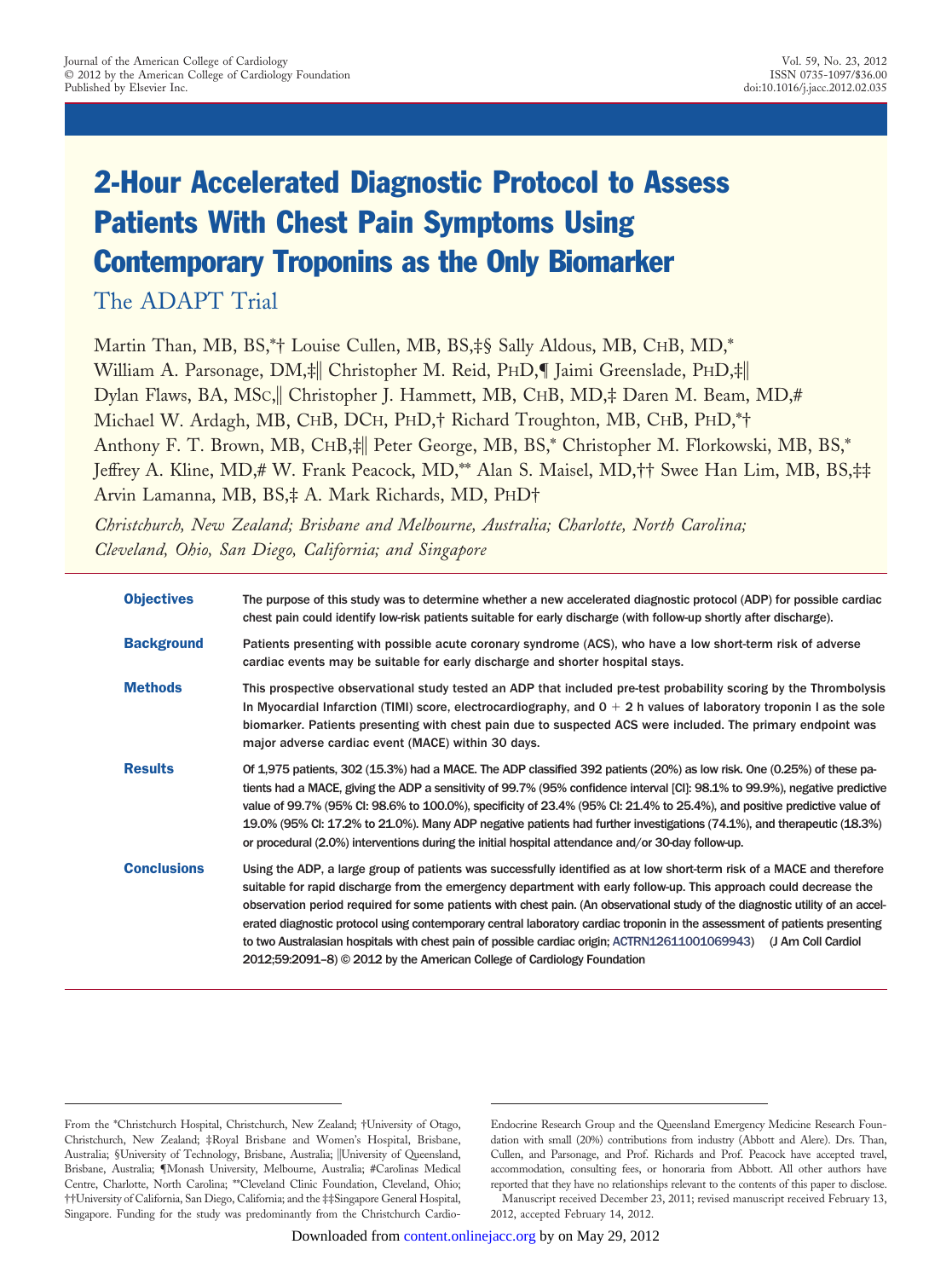#### Abbreviations and Acronyms

| $ACS = acute coronary$<br>syndrome(s)           |
|-------------------------------------------------|
| $ADP = acceleration$<br>diagnostic protocol     |
| $AMI = acute$ myocardial<br>infarction          |
| $cTn = cardiac troponin$                        |
| $cTnl = cardiac troponin l$                     |
| $ECG = electrocardiography$                     |
| $ED = emergency$<br>department                  |
| $HS-cTn =$ highly sensitive<br>cardiac troponin |
| $MACE = major adverse$<br>cardiac event(s)      |
| $STEMI = ST-segment$<br>elevation myocardial    |

infarction  $TIMI = Thrombolysis In$ 

Myocardial Infarction

A missed diagnosis of acute coronary syndrome (ACS) may lead to further ischemic events and a potentially preventable death or disability. Therefore, patients with symptoms suggestive of ACS often undergo a lengthy assessment in the emergency department (ED) or as hospital inpatients. These patients account for approximately 10% of ED

See page 2099

presentations and 25% of hospital admissions [\(1\)](#page-7-0), yet up to 85% do not have a final diagnosis of ACS  $(2-4)$ . Prolonged assessment contributes to duplication of work, high costs, and ED overcrowding, which leads to adverse patient outcomes, including increased mortality [\(1,5\)](#page-7-0). The need for accurate identification of a lowrisk group that may be safely dis-

charged without jeopardy of an adverse event from an ACS is therefore a priority [\(4\)](#page-7-2).

International guidelines for the investigation of ACS recommend serial measurement of cardiac troponin (cTn) at the onset of symptoms, and many hospitals use the presentation at the ED as time zero for sampling  $(6-10)$ . A reproducible, reliable, and more timely process for identifying patients presenting with chest pain who have a low short-term risk of adverse cardiac events is needed to support their earlier discharge [\(4\)](#page-7-2). Only 2 studies have prospectively validated accelerated diagnostic protocols (ADPs) for the early discharge of low-risk patients using serial biomarkers in the first 2 hours after arrival [\(11,12\)](#page-7-4).

The recent ASPECT (A 2-h Diagnostic Protocol to Assess Patients with Chest Pain Symptoms in the Asia-Pacific region) study used 0- and 2-h biomarker testing with a point-of-care multimarker panel, electrocardiography (ECG), and the Thrombolysis In Myocardial Infarction (TIMI) score [\(11\)](#page-7-4). In that study, the ADP identified 9.8% of patients with suspected ACS who could have been discharged early from the ED, with a sensitivity of 99.3% for 30-day major adverse cardiac events (MACE).

Some studies have shown superiority of point-of-care multimarker strategies compared with troponin alone when used for early evaluation of such patients, but studies have been criticized for using relatively insensitive cTn assays. Current laboratory troponins may now be equivalent or superior to pointof-care multimarker strategies even at these early time points [\(13\)](#page-7-5). This might increase the number of patients eligible for early discharge, while maintaining very high sensitivity (>99%).

The purpose of this study was to determine if an ADP using a serial troponin as the only biomarker could identify

ED patients suspected of having ACS who are suitable for safe early discharge. These patients could then have early outpatient or accelerated in-patient follow-up.

# Methods

**Study design and setting.** The ADAPT (2-Hour Accelerated Diagnostic Protocol to Assess Patients With Chest Pain Symptoms Using Contemporary Troponins as the Only Biomarker) trial was a prospective observational validation study designed to assess a predefined ADP that consisted of TIMI score risk assessment, ECG, and 0- and 2-h central laboratory contemporary cardiac troponin I (cTnI) as the only biomarker. The study population was from the Brisbane, Australia and Christchurch, New Zealand, that is, 2 of the 14 sites participating in the ASPECT study. Most participants were recruited as part of the ASPECT trial, but we also included additional patients through ongoing post-ASPECT recruitment at both centers. The process for 2-h blood sampling and central laboratory analysis of cTnI was pre-planned before the start of the ASPECT study, and a priori local ethics committee approval was obtained for this. All participants provided written informed consent. The results of the 2-h cTnI samples were not used as part of routine clinical care (or for reference standard adjudication). This study was subsequently separately registered with the Australia-New Zealand Clinical Trials Registry, [ACTRN12611001069943.](http://www.anzctr.org.au/trial_view.aspx?id=347565)

Participants. Patients were enrolled consecutively between November 2007 and February 2011, at 2 urban EDs in Brisbane, Australia and in Christchurch, New Zealand. Due to local recruitment logistics, enrollment did not start and finish at the same time in each center. Criteria for enrollment included age  $\geq 18$  years of age, with at least 5 min of symptoms consistent with ACS, where the attending physician planned to perform serial cTn tests. The American Heart Association case definitions for possible cardiac symptoms were used (i.e., acute chest, epigastric, neck, jaw, or arm pain; or discomfort or pressure without an apparent noncardiac source) [\(14\)](#page-7-6). Patients were excluded for any of the following: ST-segment elevation myocardial infarction (STEMI), a clear cause other than ACS for the symptoms (e.g., examination findings of varicella zoster), inability to provide informed consent, staff considered recruitment to be inappropriate (e.g., receiving palliative treatment), transfer from another hospital, pregnancy, previous enrollment, or inability to be contacted after discharge. Perceived high risk was not used as an exclusion criterion. Patients were managed according to local hospital protocols, including blood draws for cTnI measurement at presentation, and then 6 to 12 h afterwards in compliance with international guidelines [\(6,14\)](#page-7-3). Christchurch Hospital used the Abbott ARCHITECT cTnI assay (Abbott, Inc., Chicago, Illinois), which has a detection limit of  $<$  0.01  $\mu$ /l, 99th percentile of  $0.028 \mu/l$ , 10% coefficient of variation of 0.032  $\mu/l$ , and a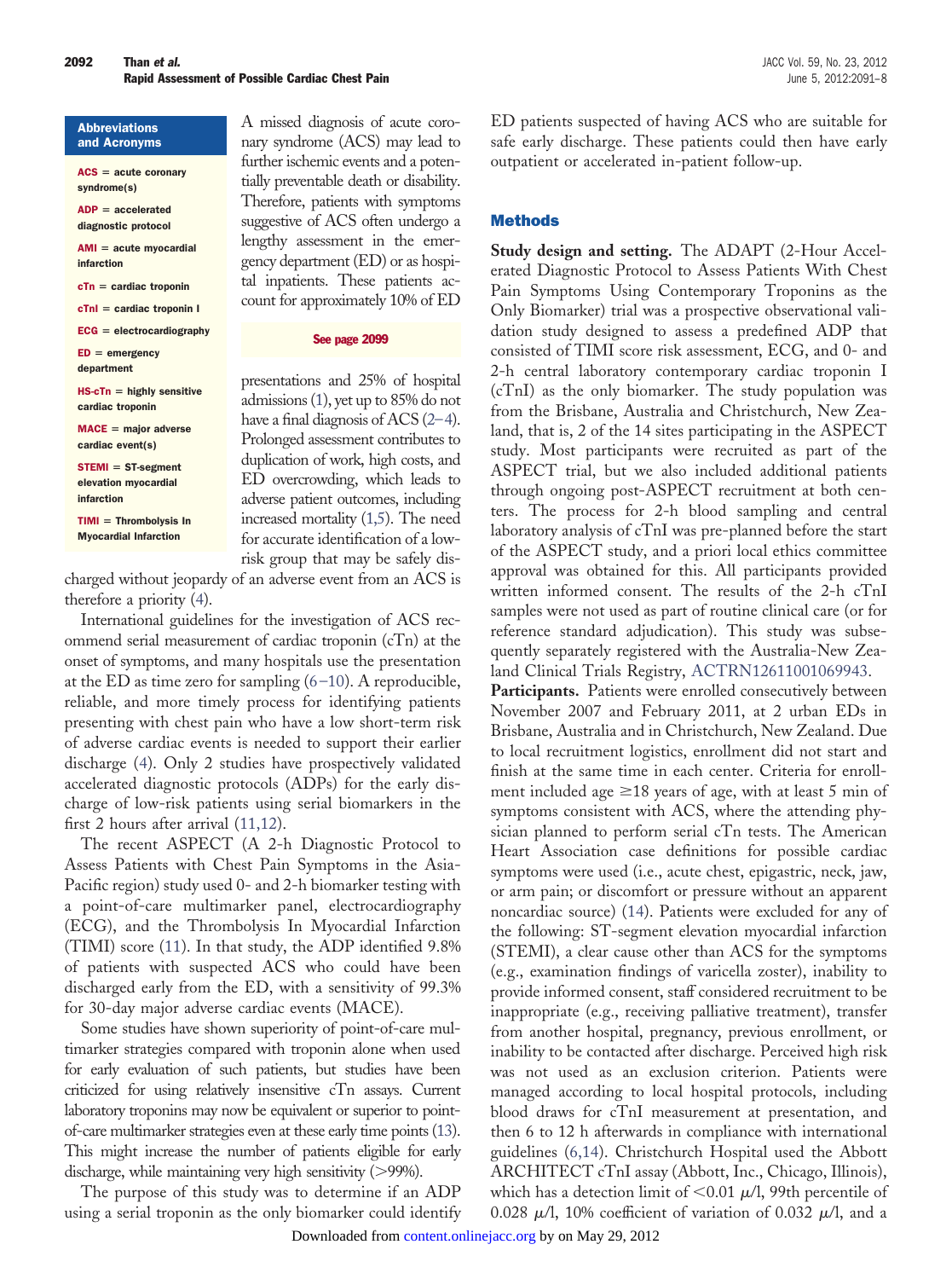decision cutoff, as per manufacturer, of  ${>}0.030$   $\mu$ /l. Royal Brisbane and Women's Hospital used the DxI Access Accu cTnI assay (Beckman Coulter, Chaska, Minnesota), which has a detection limit of 0.01  $\mu$ /l, 99th percentile of 0.04  $\mu$ /l, 10% coefficient of variation of 0.06  $\mu$ /l, and a decision cutoff, as per manufacturer, of  $>$  0.04  $\mu$ /l. Following Federal Drug Authority concerns about results consistency between DxI analyzers for measurement of the Beckman assay, a local reassessment was performed in Brisbane that showed only a 5% bias between the 2 local DxI analyzers. Longterm imprecision at the 99th percentile has been 13% to 14%. After assessment of local data, there has been no market withdrawal in Australasia. In both centers, results for clinical use and outcomes adjudication were rounded to 2 decimal places.

Data were collected prospectively using a published data dictionary [\(15\)](#page-7-7). Nursing staff collected the demographic and clinical data from patients, supervised ECG testing, and drew blood samples for cTnI testing. If a patient was unsure of an answer to a question (e.g., history of hypertension), a response of "No" was recorded. Patients were followed up to determine the occurrence of MACEs within 30 days of presentation, at 45 days, and after 1 year using all of: 1) telephone contact by research staff; 2) review of patients' hospital notes; and 3) a national health events search (which identifies any death). Data were also recorded regarding the use of further testing for ACS (e.g., stress testing or imaging) and interventions (therapeutic or procedural) within 30 days. The Centre for Clinical Research Excellence, Monash University, Melbourne, Australia, independently undertook data coordination, monitoring, analysis, and source verification.

**Index test.** The predefined ADP under investigation consisted of a TIMI risk score of 0 at presentation [\(16\)](#page-7-8), no ischemic changes on the initial ECG (i.e., not known to be pre-existing), and central laboratory cTnI concentrations (at 0 and 2 h after arrival) below the institutional cutoff used to indicate troponin elevation [\(Table 1\)](#page-2-0). For a patient to be identified as low risk, all parameters in the ADP had to be negative.

Patients with ischemic ECG changes and no evidence that they were pre-existing, were defined as high risk. ECG changes were defined as ST-segment depression of at least  $0.05$  mV in  $\geq$  contiguous leads (including reciprocal changes), T-wave inversion of at least 0.1 mV, or Q waves  $>$  30 ms in width and  $\geq$  0.1 mV in depth in at least 2 contiguous leads [\(15,](#page-7-7)[17–19\)](#page-7-9). Patients with other abnormal ECG findings (e.g., pacing artifact and left bundle branch block) that were present on pre-existing ECGs were not defined as high risk.

Central laboratory cTnI concentrations (at 0 and 2 h after arrival) above the institutional cutoff were used to indicate cTnI elevation. The same troponin assays and cutoffs were used to indicate cTnI elevation as for standard care at each institution (as described previously).

**Reference standard.** The primary endpoint was a composite of MACEs that occurred within 30 days after first presentation

#### <span id="page-2-0"></span>Table 1 The ADAPT ADP

| All parameters had to be negative for the ADP to be considered negative and for<br>the patient to be identified as low-risk |
|-----------------------------------------------------------------------------------------------------------------------------|
| 1. cTnl level at 0 and 2 h below institutional cutoff for an elevated troponin<br>concentration                             |
| 2. No new ischemic changes on the initial ECG                                                                               |
| 3. TIMI score = $0(16)$                                                                                                     |
| a. Age $\geq 65$ vrs                                                                                                        |
| b. Three or more risk factors for coronary artery disease:                                                                  |
| (family history of coronary artery disease, hypertension,                                                                   |
| hypercholesterolaemia, diabetes, or being a current smoker)                                                                 |
| c. Use of aspirin in the past 7 days                                                                                        |
| d. Significant coronary stenosis (e.g., previous coronary stenosis $\geq 50\%$ )                                            |

- e. Severe angina (e.g.,  $\geq$  2 angina events in past 24 h or persisting discomfort)
- f. ST-segment deviation of  $\geq$  0.05 mV on first ECG
- g. Increased troponin and/or creatine kinase-MB blood tests (during assessment\*)

\*The results of the 0-h cardiac troponin-I (cTnI) were used for calculation of the Thrombolysis In Myocardial Infarction (TIMI) score in this study, which is a modification from the original published score. This score parameter and that of ST-segment deviation are effectively redundant in the ADAPT accelerated diagnostic protocol (ADP) because of the broader cTnI and electrocardiographic (ECG) criteria (1 and 2).

(including the initial hospital attendance). An adverse event included: death (unless clearly noncardiac), cardiac arrest, emergency revascularization procedure, cardiogenic shock, ventricular arrhythmia needing intervention, high-degree atrioventricular block needing intervention, and acute myocardial infarction (AMI) (Online Table 1). AMI was classified using the global taskforce recommendations requiring evidence of myocardial necrosis together with clinical evidence of myocardial ischemia (ischemic symptoms, ECG changes, or imaging evidence) [\(8\)](#page-7-10). Necrosis was diagnosed on the basis of a rising or falling pattern (a delta of  $\geq$ 20% was used) of the laboratory troponin concentrations, with at least 1 value above the decision cutpoint (99th percentile, at a level of assay imprecision near 10%). The cTnI results from blood draws at presentation, and after 6 to 12 h (i.e., from routine care) were used for determination of necrosis. If the cTnI concentration was elevated, but a 20% rise or fall was recorded, then other causes of a raised troponin concentration were actively pursued by the adjudicators. If no clear alternative cause of the troponin rise was evident, and if the clinical presentation was suggestive of an ACS, an adjudicated diagnosis of AMI was decided.

**Statistical analysis.** Baseline characteristics of the participants were analyzed with conventional group descriptive statistics. For continuous variables, mean  $\pm$  SD were calculated, whereas for categorical data, the proportions in each of the ADP positive and negative groups were reported. The sensitivity, specificity, and positive and negative predictive values for hierarchical primary and secondary events were generated using chi-square analyses for the ADP as a whole and its constituents individually or in combination. Sensitivities were compared using the McNemar test.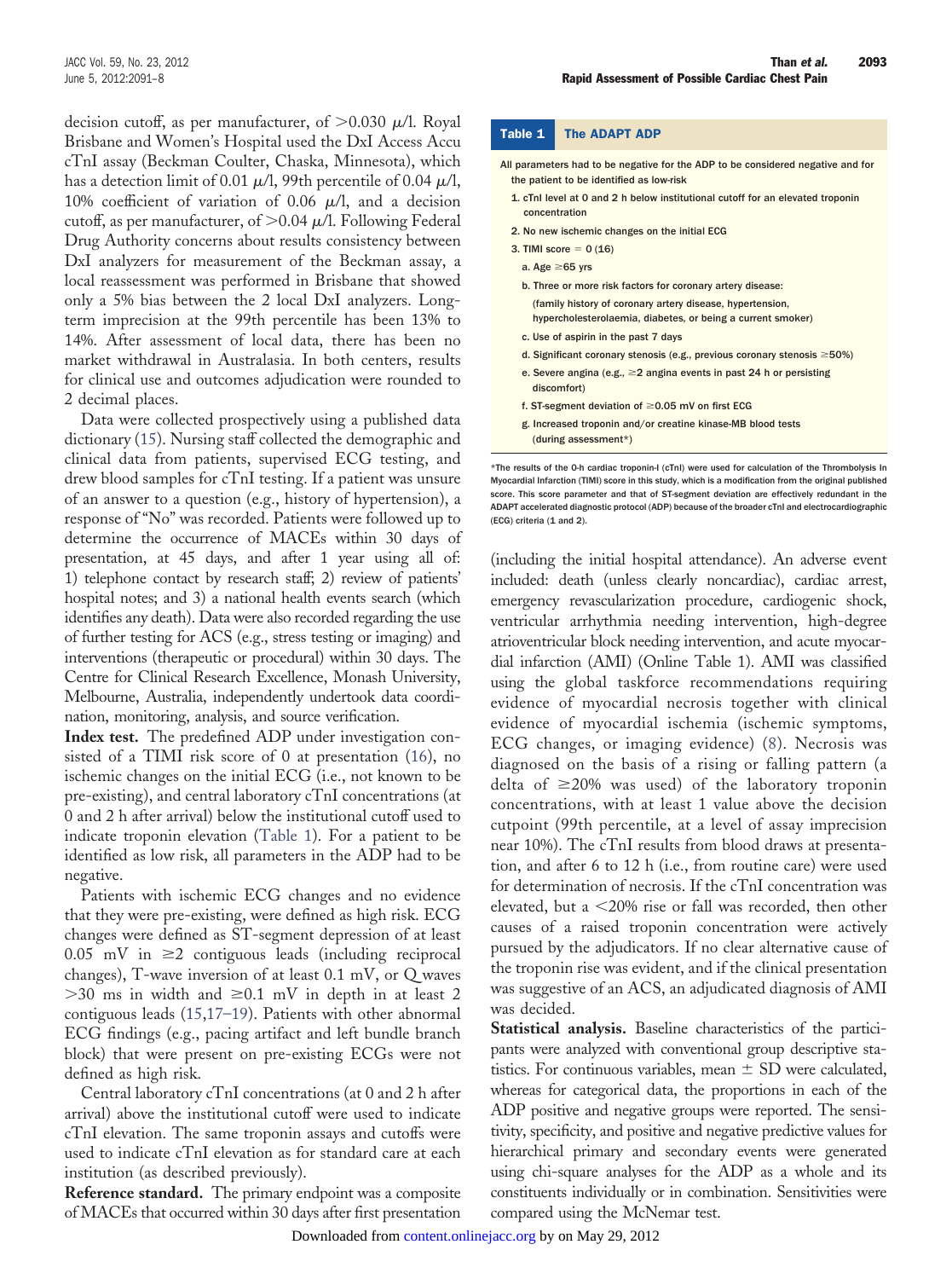

## <span id="page-3-0"></span>**Results**

Patient characteristics. There were 1,975 consenting, eligible patients suitable for analysis [\(Fig. 1\)](#page-3-0). No patients were lost to 30-day follow-up. Participants were predominantly Caucasian, older men who commonly had risk factors for coronary artery disease; the cohort had a significant rate of known coronary artery disease [\(Table 2\)](#page-4-0).

A total of 302 patients (15.3%) had a primary outcome event within 30 days, with most occurring within the first 10 days. The majority of these events (15.1%) were myocardial infarctions [\(Table 3\)](#page-4-1). The ADP identified 392 patients (20%) as low risk of a MACE within 30 days [\(Table 4\)](#page-5-0).

**Diagnostic accuracy.** [Table 5](#page-5-1) presents the statistical analysis of the ADP and its parameters for predicting MACEs within 30 days. Only 1 (0.25%) patient, classified as low risk by the ADP, had a MACE during initial hospital attendance and follow-up. This patient was a 52-year-old Caucasian male who presented after 3.5 h of chest pain. He was previously healthy, with no risk factors for ischemic heart disease. He had a normal ECG and his Abbott troponin I was  $<$ 0.01  $\mu$ g/l at 0 h, 0.03  $\mu$ g/l at 2 h, and 16.8  $\mu$ g/l after 12 h. He underwent angiography and stenting for right coronary and circumflex artery stenosis. The patient had no further cardiac problems during 1 year of follow-up.

A secondary analysis using a TIMI score of 0 or 1 (as opposed to TIMI 0) in the ADP resulted in 38.4% of patients being categorized as low risk, but with 9 false negative results for the primary outcome, giving a sensitivity of 97.0%, negative predictive value of 98.8%, specificity of 44.8%, and positive predictive value of 24.1%.

Individual diagnostic parameters were not as effective at identifying patients who had a MACE compared with when these parameters were used together [\(Tables 4](#page-5-0) and [5\)](#page-5-1). The combination of TIMI score and ECG without 0- and 2-h troponin failed to identify 5 patients with a MACE at 30 days. Using the ADP, 4 of these 5 patients were correctly identified with a reduction in the number of false negatives to 1 [\(Fig. 2\)](#page-6-0). The ADP identified a larger proportion of patients as low risk in participants presenting early after the onset of symptoms (0 to 3 h) than among those presenting later (Online Table 1).

The majority of ADP negative patients (316 of 392 [74.1%]) had further investigations within 30 days, and most of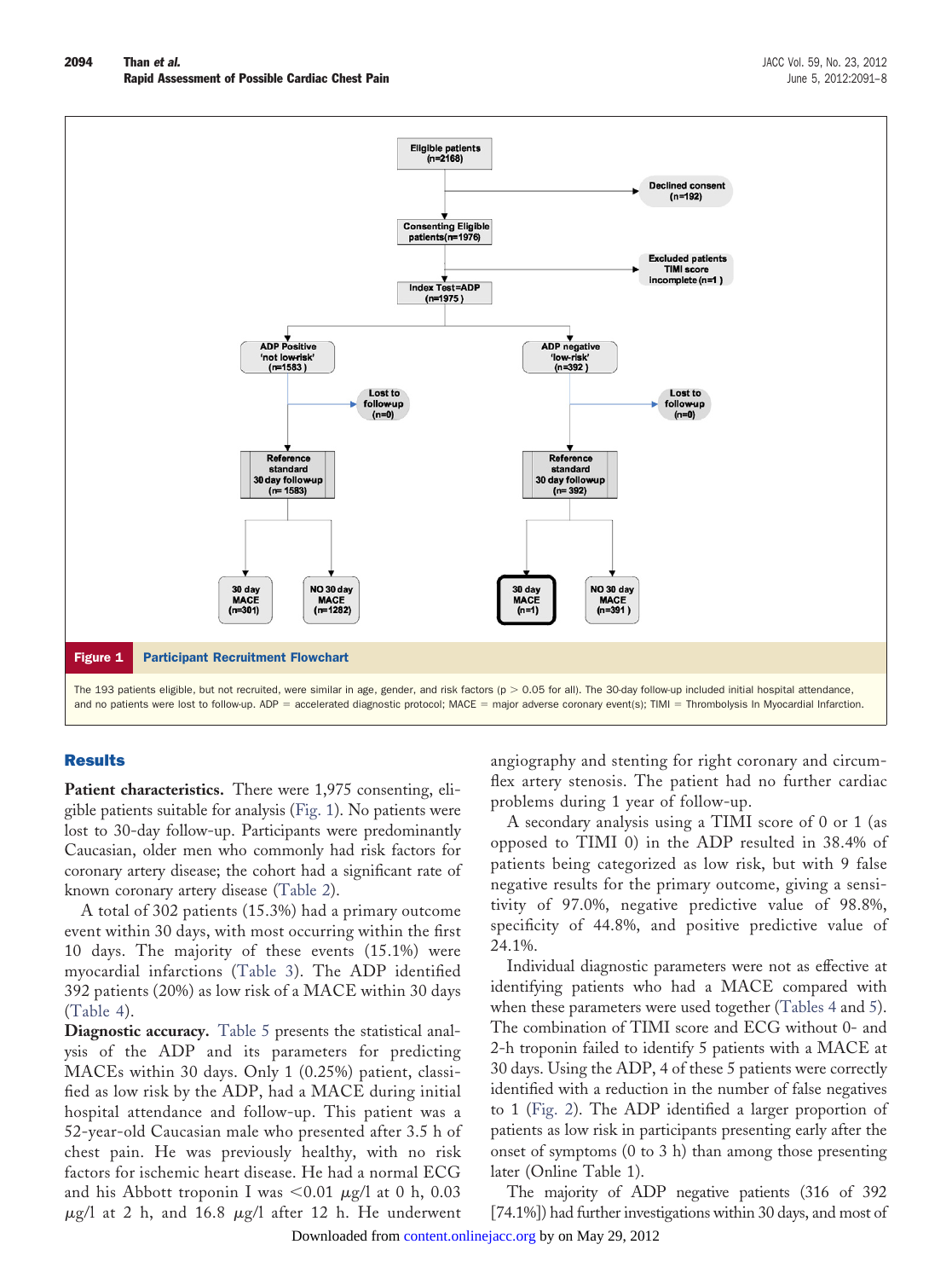<span id="page-4-0"></span>

| Table 2                                   | <b>Demographics: Participant Characteristics</b> |                             |                     |                     |  |  |
|-------------------------------------------|--------------------------------------------------|-----------------------------|---------------------|---------------------|--|--|
|                                           | <b>Characteristics</b>                           | <b>Total</b><br>$(N=1,975)$ | <b>ADP Positive</b> | <b>ADP Negative</b> |  |  |
| Demographics                              |                                                  |                             |                     |                     |  |  |
| Age, yrs                                  |                                                  | $60.4 \pm 14.9$             | $63.2 \pm 14.8$     | $49.4 \pm 9.2$      |  |  |
| Sex (% male)                              |                                                  | 60.0(1,185)                 | 60.1(951)           | 59.7 (234)          |  |  |
| Ethnicity*                                |                                                  |                             |                     |                     |  |  |
| Caucasian                                 |                                                  | 89.8 (1,748)                | 90.3(1,411)         | 87.5 (337)          |  |  |
| Maori                                     |                                                  | 1.7(34)                     | 1.9(30)             | 1.0(4)              |  |  |
| Aboriginal                                |                                                  | 0.8(16)                     | 0.8(13)             | 0.8(3)              |  |  |
| Indian                                    |                                                  | 0.9(17)                     | 0.8(13)             | 1.0(4)              |  |  |
| Chinese                                   |                                                  | 0.2(3)                      | 0.2(3)              | 0(0)                |  |  |
| Other                                     |                                                  | 6.8(129)                    | 6.0(92)             | 9.6(37)             |  |  |
| <b>Risk factors</b>                       |                                                  |                             |                     |                     |  |  |
| Hypertension                              |                                                  | 52.1 (1,029)                | 59.0 (934)          | 24.2 (95)           |  |  |
| <b>Diabetes</b>                           |                                                  | 14.4 (285)                  | 17.4 (276)          | 2.3(9)              |  |  |
| Dyslipidemia                              |                                                  | 51.1 (1,009)                | 57.5 (907)          | 26.1 (102)          |  |  |
| <b>Smoking</b>                            |                                                  |                             |                     |                     |  |  |
| Previous smoker                           |                                                  | 41.7 (823)                  | 43.5 (688)          | 34.5(135)           |  |  |
| <b>Current smoker</b>                     |                                                  | 18.9 (374)                  | 18.3 (289)          | 21.7 (85)           |  |  |
| Family history of coronary artery disease |                                                  | 53.5 (1,056)                | 55.4 (874)          | 46.4 (182)          |  |  |
| <b>Medical history</b>                    |                                                  |                             |                     |                     |  |  |
| Angina                                    |                                                  | 33.8 (668)                  | 41.5 (657)          | 2.8(11)             |  |  |
|                                           | Coronary artery disease                          | 21.0(415)                   | 26.2(414)           | 0.3(1)              |  |  |
|                                           | Acute myocardial infarction                      | 23.3(461)                   | 29.1(461)           | 0(0)                |  |  |
| <b>Revascularization</b>                  |                                                  | 17.3(341)                   | 21.7(341)           | 0(0)                |  |  |
| <b>Congestive heart failure</b>           |                                                  | 7.9(157)                    | 9.8(155)            | 0.5(2)              |  |  |
| <b>Stroke</b>                             |                                                  | 9.6(190)                    | 11.6(183)           | 1.8(7)              |  |  |
| Coronary artery bypass graft              |                                                  | 8.7(172)                    | 10.9(172)           | 0(0)                |  |  |
| Arrhythmia                                |                                                  | 6.1(121)                    | 7.4(116)            | 1.3(5)              |  |  |
| Length of initial hospital attendance (h) |                                                  |                             |                     |                     |  |  |
| <b>Median</b>                             |                                                  | $31.3(24-96)$               | 48.0 (24-120)       | 24.1 (11.3-28.1)    |  |  |
| Mean                                      |                                                  | $81.8 \pm 245.2$            | $93.1 \pm 270.8$    | $34.8 \pm 48.2$     |  |  |

Values are mean  $\pm$  SD, % (n), or median (interquartile range [IQR]). \*Data missing in 28 patients. Values >100% due to multiple factors reported by patients.

these investigations were stress tests (81.1%) and occurred during the initial hospital attendance (88.0%). Investigations generally occurred within a median timeframe of approximately 7 days (Online Table 2a). Therapeutic and procedural interventions occurred in 18.3% and 2.0% of ADP negative patients, respectively (Online Table 2b).

# **Discussion**

This large 2-center Australasian study prospectively validated a 2-h ADP incorporating ECG, TIMI score, and cTnI. With use of this ADP, a large group (20%) of patients presenting with possible ACSs was identified as low risk

<span id="page-4-1"></span>Table 3 **Exercise Cardiac Event During Initial Intervention Adverse Cardiac Event** <br>
During Initial Uponital Attendance or 30 Day Follow-During Initial Hospital Attendance or 30-Day Follow-Up

| <b>Major Adverse Cardiac Event</b> | <b>No. of Events</b><br>$(n = 350)$ | <b>Percentage of Patients</b><br><b>Who Had Event Type</b><br>$(n = 302)$ | <b>Percentage Frequency of</b><br><b>Event Type of Total Patients</b><br>$(N = 1,975)$ |
|------------------------------------|-------------------------------------|---------------------------------------------------------------------------|----------------------------------------------------------------------------------------|
| Non-STEMI                          | 273                                 | 90.40                                                                     | 13.82                                                                                  |
| <b>STEMI</b>                       | 25                                  | 8.28                                                                      | 1.27                                                                                   |
| <b>Emergency revascularization</b> | 26                                  | 8.61                                                                      | 1.32                                                                                   |
| Cardiovascular death               | 8                                   | 2.65                                                                      | 0.41                                                                                   |
| Ventricular arrhythmia             | 6                                   | 1.99                                                                      | 0.30                                                                                   |
| Cardiac arrest                     | 3                                   | 0.99                                                                      | 0.15                                                                                   |
| <b>Cardiogenic shock</b>           | $\overline{4}$                      | 1.32                                                                      | 0.20                                                                                   |
| High atrioventricular block        | 5                                   | 1.66                                                                      | 0.25                                                                                   |

ST-segment elevation myocardial infarction (STEMI) occurred after initial recruitment. \*350 events occurred in 302 patients during initial hospital attendance or 30-day follow-up.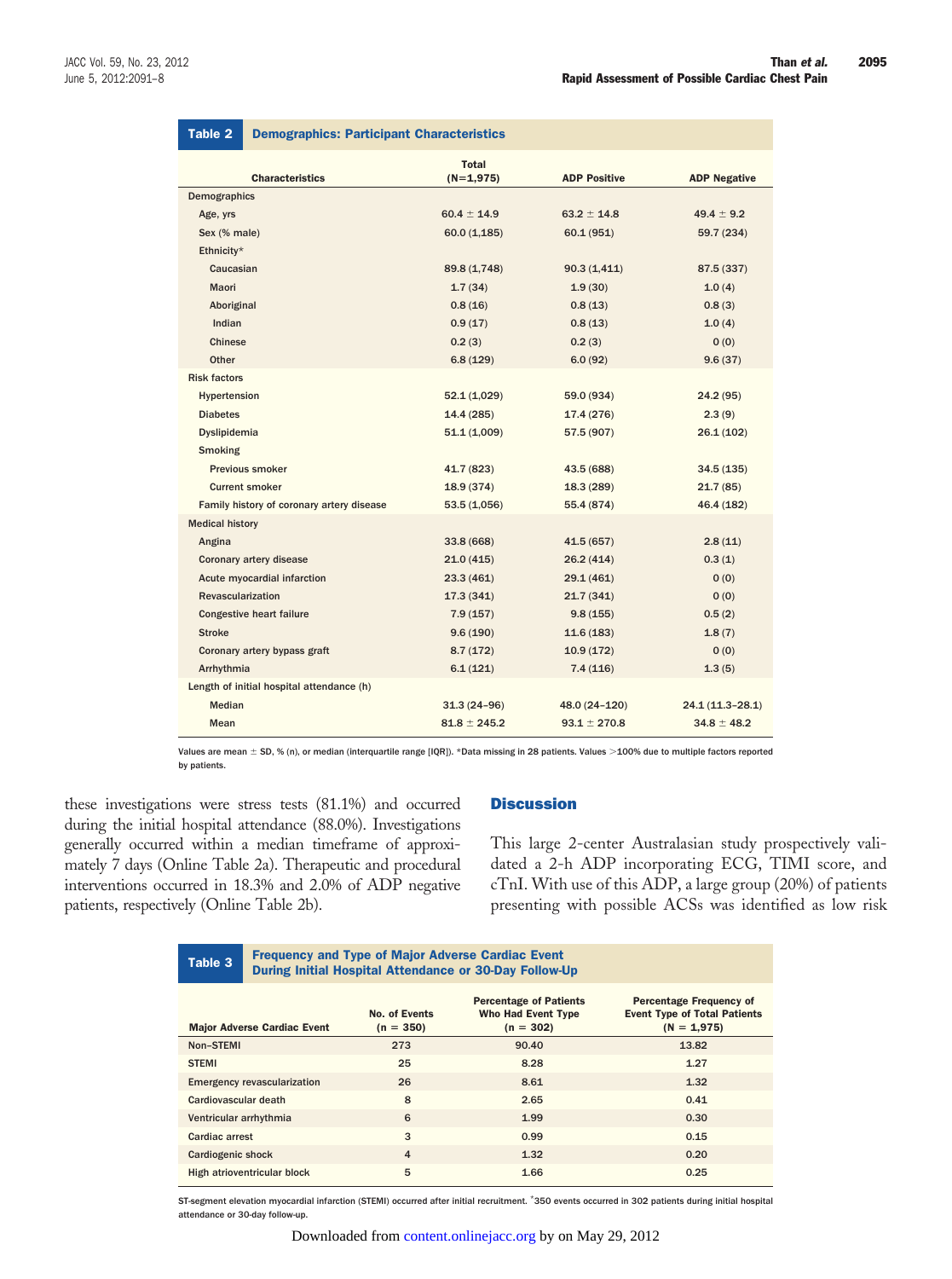<span id="page-5-0"></span>Table 4 Test Parameter Performance: Occurrence of Major Adverse Cardiac Events During Initial Hospital Attendance or 30-Day Follow-Up According to the Results of Individual and Combination of the Accelerated Diagnostic Protocol Test Parameters

|                 | <b>Outcome</b> |                |              |                               |                 | <b>Outcome</b> |       |  |
|-----------------|----------------|----------------|--------------|-------------------------------|-----------------|----------------|-------|--|
| <b>Test</b>     | <b>MACE</b>    | <b>No MACE</b> | <b>Total</b> | <b>Test</b>                   | <b>MACE</b>     | <b>No MACE</b> | Total |  |
| $ECG*$          |                |                |              | Troponin†                     |                 |                |       |  |
| <b>Positive</b> | 74             | 193            | 267          | <b>Positive</b>               | 264             | 124            | 388   |  |
| <b>Negative</b> | 228‡           | 1,480          | 1,708        | <b>Negative</b>               | 38‡             | 1,549          | 1,587 |  |
| Total           | 302            | 1,673          | 1,975        | Total                         | 302             | 1,673          | 1,975 |  |
| <b>TIMIS</b>    |                |                |              | $ECG + troponin$              |                 |                |       |  |
| Positive        | 293            | 1,238          | 1,531        | Positive                      | 269             | 291            | 560   |  |
| <b>Negative</b> | $9+$           | 435            | 444          | Negative                      | 33 <sup>‡</sup> | 1,382          | 1,415 |  |
| Total           | 302            | 1,673          | 1,975        | Total                         | 302             | 1,673          | 1,975 |  |
| $ECG + TIMI\P$  |                |                |              | ADP (ECG + TIMI* + troponin)# |                 |                |       |  |
| <b>Positive</b> | 297            | 1,280          | 1,577        | Positive                      | 301             | 1,282          | 1,583 |  |
| <b>Negative</b> | 5 <sup>‡</sup> | 393            | 398          | <b>Negative</b>               | 1 <sup>†</sup>  | 391            | 392   |  |
| Total           | 302            | 1,673          | 1,975        | Total                         | 302             | 1,673          | 1,975 |  |

\*Electrocardiography (ECG) alone: any new ischemia was positive. †Any cardiac troponin-I (cTnI) greater than the cutoff was positive. ‡Accelerated diagnostic protocol (ADP) false negative cases. §Thrombolysis In Myocardial Infarction (TIMI) score of ≥1 was positive. TIMI used contemporary cTnI and ECG result at 0 h. cTinI more than the cutoff or any new ischemia on ECG was positive. ¶Any new ischemia on ECG or TIMI score ≥1 was positive. #ADP was negative if TIMI score was 0 and ECG and cTnI were all negative. If TIMI score was ≥1 or any other parameter was positive, then ADP was positive.  $MACE =$  major adverse cardiac event.

and suitable for outpatient care at a risk of 0.25% for a short-term MACE. These patients could have been safely discharged to outpatient follow-up many hours earlier than what usually occurs in current practice. The reduction in time required for observation for some patients through application of this ADP could have significant benefits for health services, even in those centers with chest pain observation units. In the United States alone, >6 million ED visits a year involve patients presenting with chest pain [\(20\)](#page-7-11). In centers with lower disease prevalence, such as in the United States, it is likely that even more patients would be suitable for discharge to outpatient care with this ADP, which could potentially reduce extended observation in millions of patients annually. In patients unsuitable for outpatient follow-up, a negative ADP result could allow earlier in-patient investigation and still reduce length of stay in the hospital.

The new ADP has a very high sensitivity and negative predictive value, and using a contemporary cTnI as the single biomarker in the ADP doubled the proportion of patients classified as low risk in comparison to the ASPECT study (20% vs. 9.8%) [\(11\)](#page-7-4). If the cutoff used to define an elevated troponin had been the internationally recom-

mended value of greater than the 99th percentile (rather than using the local institution's cutoff rounded to 2 decimal places), the sensitivity of this ADP would have been unchanged (99.7%). Using such a cutoff would have identified 3 less patients ( $n = 389$ ; 19.7%) as low risk (Online Table 3).

This study confirms that each of the components of the ADP, including troponin, is needed to achieve sufficient sensitivity to be used at an early timeframe after presentation [\(Table 4\)](#page-5-0). A TIMI score equaling 0 within the ADP resulted in a lower and more acceptable false negative rate than when only troponins and ECG were used for the prediction of 30-day MACEs (0.25% vs. 3.2%).

This study also demonstrates that central laboratory troponin assays currently in use have sufficient sensitivity at an early time point to negate the need for additional biomarkers (such as myoglobin and creatine kinase-MB) as components of the ADP. These other biomarkers do not improve the sensitivity, and reduce the proportion of patients defined as low risk (due to a greater number of patients with a positive biomarker result), as was shown in the ASPECT study [\(11\)](#page-7-4).

<span id="page-5-1"></span>

| Table 5<br>Diagnostic Accuracy: Accuracy of cTnl, ECG, TIMI, and ADP for Prediction of MACE |                     |                     |                     |                      |                            |
|---------------------------------------------------------------------------------------------|---------------------|---------------------|---------------------|----------------------|----------------------------|
| <b>ECG</b>                                                                                  | $ECG*$              | Troponin+           | Troponin and ECG#   | <b>TIMI and ECGS</b> | ADP (ECG+ TIMI + Troponin) |
| Sensitivity                                                                                 | 24.5 (20.0-29.7)    | 87.4 (83.2-90.7)    | 89.1 (85.1-92.1)    | 98.3 (96.2-99.3)     | 99.7 (98.1-99.9)           |
| Negative predictive value                                                                   | 86.7 (85.0-88.2)    | 97.6 (96.7-98.3)    | 97.7 (96.7-98.3)    | 98.7 (97.1-99.5)     | 99.7 (98.6-100.0)          |
| <b>Specificity</b>                                                                          | 88.5 (86.8-89.9)    | $92.6(91.2 - 93.7)$ | 82.6 (80.7-84.3)    | $23.5(21.5 - 25.6)$  | $23.4(21.4 - 25.5)$        |
| Positive predictive value                                                                   | 27.7 (22.7-33.4)    | 68.0 (63.2-72.5)    | 48.0 (43.9-52.2)    | 18.8 (17.0-20.8)     | $19.0(17.2 - 21.0)$        |
| Negative likelihood ratio                                                                   | $0.85(0.80 - 0.91)$ | $0.14(0.10 - 0.18)$ | $0.13(0.10 - 0.18)$ | $0.07(0.03 - 0.17)$  | $0.01(0.002 - 0.10)$       |
| Positive likelihood ratio                                                                   | $2.12(1.67 - 2.70)$ | 11.79 (9.90-14.05)  | $5.12(4.58 - 5.72)$ | $1.29(1.25-1.33)$    | $1.30(1.27-1.34)$          |

\*ECG alone: any new ischemia was positive. †cTnI more than cutoff for an elevated troponin was positive. ‡Troponin and ECG: cTnI more than cutoff value for an elevated troponin and/or any new ischemia on ECG was positive. §TIMI and ECG: TIMI score of ≥1 was positive and/or any new ischemia on ECG was positive. |ADP was negative if TIMI score was 0 and ECG and troponin were all negative. If TIMI score was  $\geq$ 1 or any other parameter was positive, then ADP was positive.

Abbreviations as in [Table 4.](#page-5-0)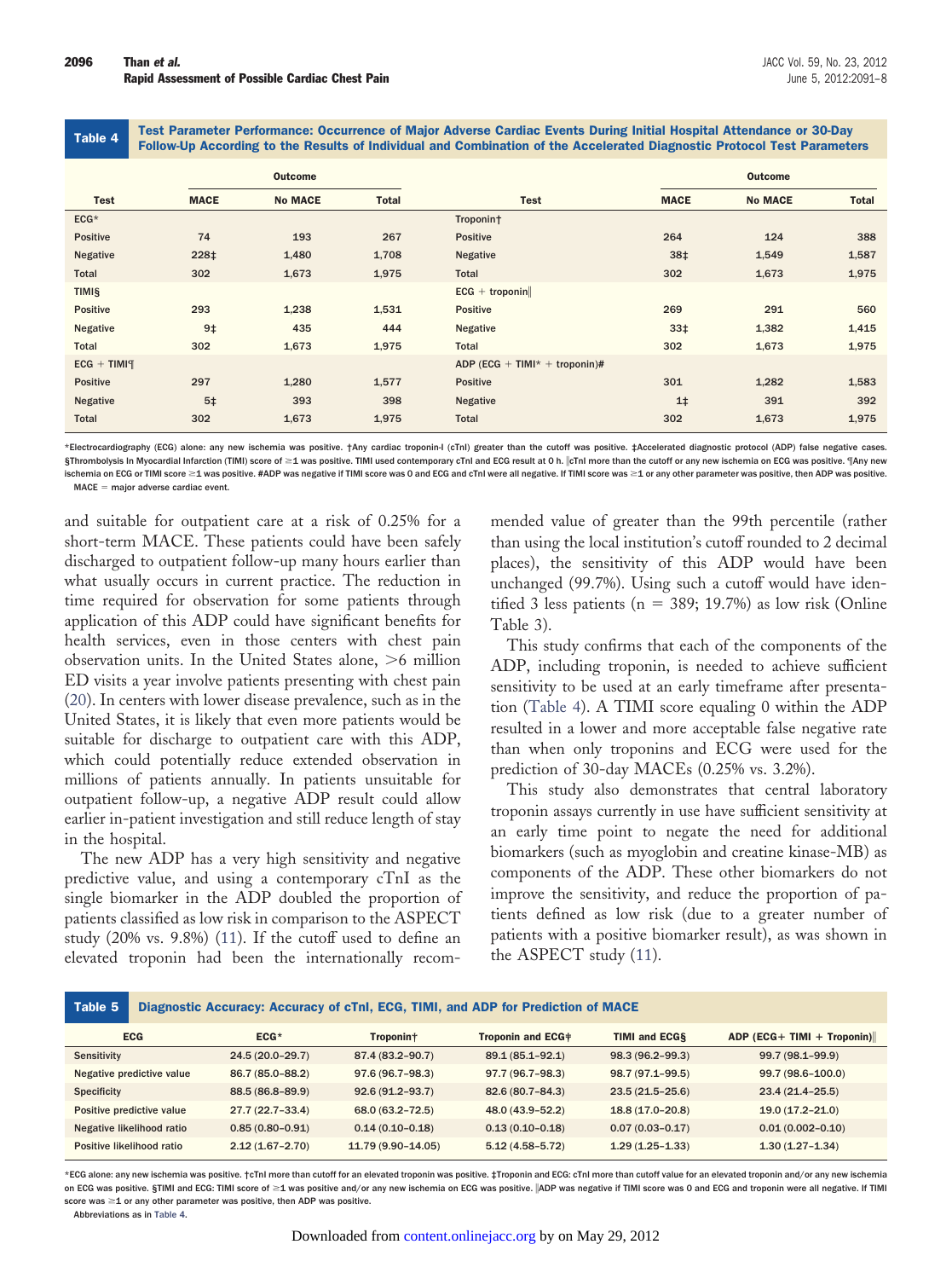

<span id="page-6-0"></span>The results show that the ADP is sensitive for both early and late presenters, identifying a greater proportion of patients as low risk in early presenters. Thus, the ADP could have the greatest impact in patients presenting within 3 h of symptom onset, the group in which the second troponin sampling time point is usually most delayed.

Body et al. [\(21\)](#page-7-12) described how a highly sensitive cTn (HS-cTn) assay may allow early "rule-out" of AMI using a blood test only on arrival. Their study utilized the assay level of detection rather than the 99th percentile. Highly sensitive assays are not yet widely available, but if prospectively validated, then this approach may be important. However, when early results are used in conjunction with the TIMI risk score and ECG, sensitivity may not be significantly improved and specificity may be reduced. It is not yet clear how early after presentation we can rely on negative highly sensitive troponin results alone without requiring other clinical data such as the TIMI score. Further work is also needed to guide the interpretation and management of the increased number of patients with a positive troponin result that occur using highly sensitive troponin assays. Other biomarkers, such as copeptin and heart fatty acid binding protein, may improve the baseline sensitivity for AMI; however, their use as part of an ADP has not been reported [\(22,23\)](#page-7-13). The early identification of patients with AMI is important, but identifying a true low-risk cohort must involve the detection of those at risk of a broader group of adverse events, in addition to AMI.

**Study limitations.** The applicability of the ADP is restricted to the selected cohort of patients with chest discomfort suggestive of ACSs that the attending physician

planned to investigate. In particular, the inclusion of predominantly Caucasian patients may restrict the international generalizability of these findings. Patients who presented with atypical symptoms without chest pain were not included in this trial, and deciding when to investigate these for an ACS remains a challenge.

The study was an observational study and not an intervention study. Ideally, a randomized controlled trial of the diagnostic protocol would now occur. However, in practice, such studies are rare. As a result of the observational design, most ADP negative patients had further investigations and some treatments as in-patients (Online Tables 2a and 2b). Hospital admission, investigation, and subsequent treatment (e.g., revascularization, antiplatelet, or antithrombotic therapy) were common and possibly secured better outcomes. Thus, patients who are ADP negative require further nonurgent follow-up investigations and possibly treatment. In some health systems, it will be possible for these investigations to occur rapidly on an outpatient basis, and where this is not possible, a negative ADP result could allow earlier progression to in-patient investigation and still reduce length of stay in the hospital.

The sensitivity of the ADP appears to be high. HS-cTn assays appear to detect and predict additional adverse outcomes compared with conventional assays. It is possible that if an HS-cTn assay was used as the reference standard troponin at arrival and after  $6+$  h, then this would lead to a greater number of patients being classified as having a non-STEMI and, therefore, maybe a lower sensitivity. This potential limitation is always a possibility when changing technology creates a more sensitive reference standard. It is also possible that by using HS-cTn assays, some patients with negative results may be able to avoid, or have less extensive follow-up investigations after ED assessment than occurred in this cohort of patients. This requires further evaluation. The purpose of this study was to show that an ADP could use the same 2 troponin assays as currently used at our hospitals to identify a group of patients as very low risk at an earlier time point than usual. The specificity (23.5%) of our method might be regarded as a limitation, but as a "rule-out" rather than a "rule-in" tool, this specificity is a significant improvement compared with other pathways [\(11\)](#page-7-4). Patients who are not low risk according to the ADP should continue to be managed with existing clinical care that involves extended observation or admission. A process yielding a higher specificity could discharge a larger number of patients, but at the cost of an unacceptable drop in sensitivity. This is demonstrated by the improved low-risk eligibility, but increase in false negative cases that would occur by using a TIMI score of 0 or 1 within this ADP. The TIMI score was derived from a high-risk in-patient population to predict the likelihood of a MACE and to guide therapy, and not for this "rule-out" purpose in a low-risk ED population. Yet to date, it is one of the most validated ACS risk tools available.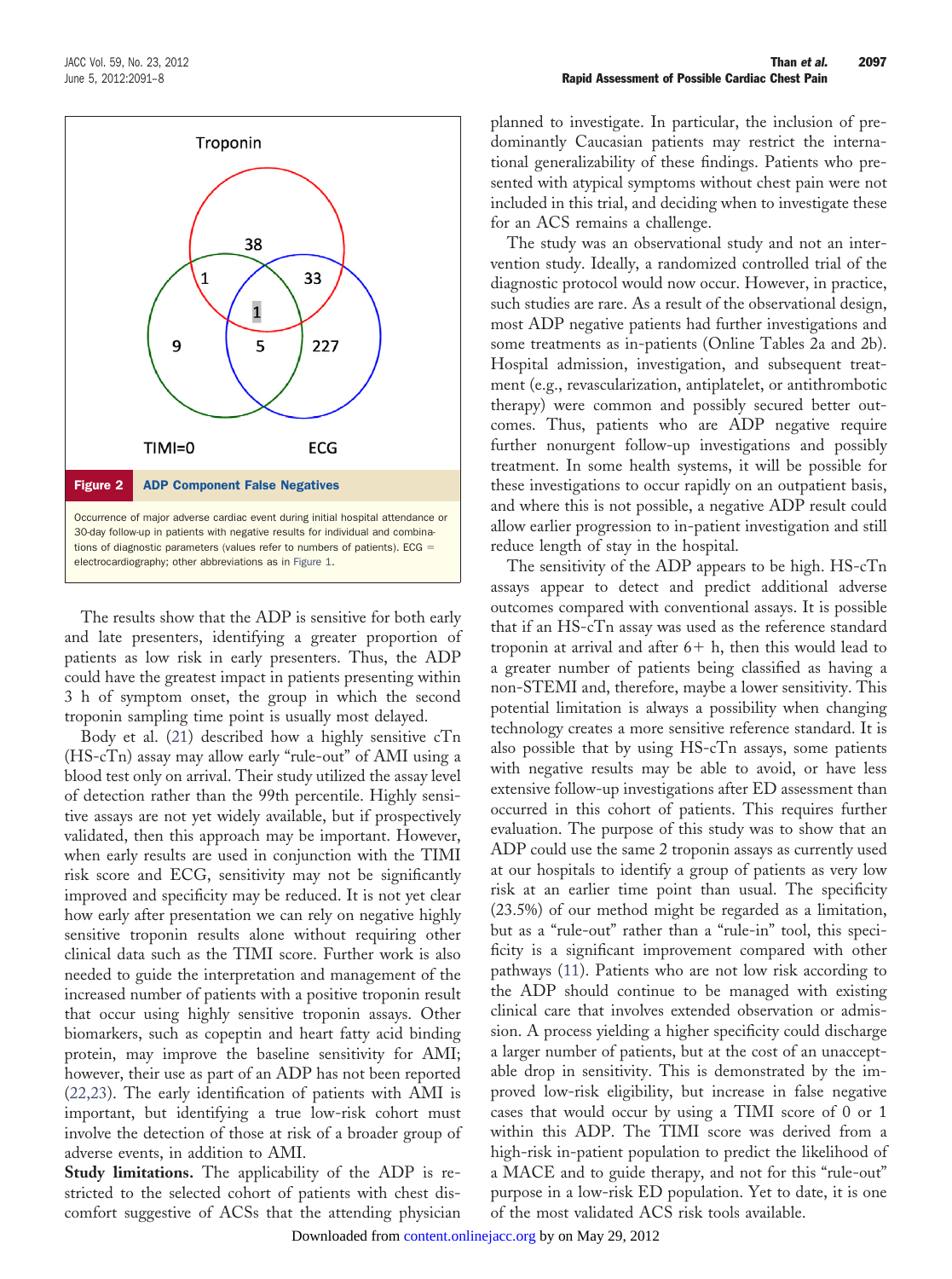### **Conclusions**

A 2-h ADP using a central laboratory troponin as the sole biomarker in conjunction with ECG and the TIMI risk score identified a large group of patients suitable for safe early discharge. These patients are at low risk of a short-term MACE. They could therefore have rapid discharge with early outpatient follow-up or proceed more quickly to further in-patients tests, potentially shortening hospital length of stay. The components required for this strategy are already widely available; therefore, rapid uptake of the ADP is possible by most hospitals with the potential for immediate health service benefit.

#### **Acknowledgments**

The authors thank Dr. Joanne Deely (who is employed directly by our local research group) for expert medical writing services, the dedicated staff of our research groups in Brisbane and Christchurch, and those from the Centre for Clinical Research Excellence in Melbourne. The authors also thank the staff of the respective Emergency Departments for their assistance and support.

**Reprint requests and correspondence:** Dr. Martin Than, Emergency Department, Christchurch Hospital, Private Bag 4710, Christchurch, New Zealand. E-mail: [martinthan@xtra.co.nz.](mailto:martinthan@xtra.co.nz)

#### <span id="page-7-0"></span>REFERENCES

- <span id="page-7-1"></span>1. Goodacre S, Cross E, Arnold J, Angelini K, Capewell S, Nicholl J. The health care burden of acute chest pain. Heart 2005;91:229–30.
- 2. Pollack CV Jr., Sites FD, Shofer FS, Sease KL, Hollander JE. Application of the TIMI risk score for unstable angina and non-ST elevation acute coronary syndrome to an unselected emergency department chest pain population. Acad Emerg Med 2006;13:13–8.
- 3. Chase M, Robey JL, Zogby KE, Sease KL, Shofer FS, Hollander JE. Prospective validation of the Thrombolysis in Myocardial Infarction Risk Score in the emergency department chest pain population. Ann Emerg Med 2006;48:252–9.
- <span id="page-7-2"></span>4. Hollander JE. The continuing search to identify the very-low-risk chest pain patient. Acad Emerg Med 1999;6:979–81.
- <span id="page-7-3"></span>5. Bernstein SL, Aronsky D, Duseja R, et al. The effect of emergency department crowding on clinically oriented outcomes. Acad Emerg Med 2009;16:1–10.
- 6. Pollack CV Jr., Antman EM, Hollander JE. 2007 focused update to the ACC/AHA guidelines for the management of patients with ST-segment elevation myocardial infarction: implications for emergency department practice. Ann Emerg Med 2008;52:344–55.
- 7. Amsterdam EA, Kirk JD, Bluemke DA, et al. Testing of low-risk patients presenting to the emergency department with chest pain: a scientific statement from the American Heart Association. Circulation 2010;122:1756–76.
- <span id="page-7-10"></span>8. Thygesen K, Alpert JS, White HD, et al. Universal definition of myocardial infarction. Circulation 2007;116:2634–53.
- 9. Anderson JL, Adams CD, Antman EM, et al. ACC/AHA 2007 guidelines for the management of patients with unstable angina/non–STelevation myocardial infarction. J Am Coll Cardiol 2007;50:652–726.
- 10. Aroney CN, Dunlevie HL, Bett JH. Use of an accelerated chest pain assessment protocol in patients at intermediate risk of adverse cardiac events. Med J Aust 2003;178:370–4.
- <span id="page-7-4"></span>11. Than M, Cullen L, Reid CM, et al. A 2-h diagnostic protocol to assess patients with chest pain symptoms in the Asia-Pacific region (ASPECT): a prospective observational validation study. Lancet 2011; 377:1077–84.
- 12. Goodacre SW, Bradburn M, Cross E, Collinson P, Gray A, Hall AS. The Randomised Assessment of Treatment using Panel Assay of Cardiac Markers (RATPAC) trial: a randomised controlled trial of point-of-care cardiac markers in the emergency department. Heart 2011;97:190–6.
- <span id="page-7-5"></span>13. Lee-Lewandrowski E, Januzzi JL Jr., Grisson R, Mohammed AA, Lewandrowski G, Lewandrowski K. Evaluation of first-draw whole blood, point-of-care cardiac markers in the context of the universal definition of myocardial infarction: a comparison of a multimarker panel to troponin alone and to testing in the central laboratory. Arch Pathol Lab Med 2011;135:459–63.
- <span id="page-7-6"></span>14. Luepker RV, Apple FS, Christenson RH, et al. Case definitions for acute coronary heart disease in epidemiology and clinical research studies. Circulation 2003;108:2543–9.
- <span id="page-7-7"></span>15. Cullen L, Than M, Brown AF, et al. Comprehensive standardized data definitions for acute coronary syndrome research in emergency departments in Australasia. Emerg Med Australas 2010;22:35–55.
- <span id="page-7-8"></span>16. Antman EM, Cohen M, Bernink PJ, et al. The TIMI risk score for unstable angina/non-ST elevation MI: a method for prognostication and therapeutic decision making. JAMA 2000;284:835–42.
- <span id="page-7-9"></span>17. Hollander JE, Blomkalns AL, Brogan GX, et al. Standardized reporting guidelines for studies evaluating risk stratification of ED patients with potential acute coronary syndromes. Acad Emerg Med 2004;11:1331–40.
- 18. Cannon CP, Battler A, Brindis RG, et al. American College of Cardiology key data elements and definitions for measuring the clinical management and outcomes of patients with acute coronary syndromes. J Am Coll Cardiol 2001;38:2114–30.
- 19. Forest RS, Shofer FS, Sease KL, Hollander JE. Assessment of the standardized reporting guidelines ECG classification system: the presenting ECG predicts 30-day outcomes. Ann Emerg Med 2004;  $-44:206-12$ .
- <span id="page-7-11"></span>20. Pitts SR, Niska RW, Xu J. National Hospital Ambulatory Medical Care Survey: 2006 Emergency Department Summary: Division of Health Care Statistics 2008. Available at: [http://www.cdc.gov/nchs/](http://www.cdc.gov/nchs/data/nhsr/nhsr007.pdf) [data/nhsr/nhsr007.pdf.](http://www.cdc.gov/nchs/data/nhsr/nhsr007.pdf) Accessed November 12, 2010.
- <span id="page-7-13"></span><span id="page-7-12"></span>21. Body R, Carley S, McDowell G, et al. Rapid exclusion of acute myocardial infarction in patients with undetectable troponin using a high-sensitivity assay. J Am Coll Cardiol 2011;58:1332-9.
- 22. Reichlin T, Hochholzer W, Stelzig C, et al. Incremental value of copeptin for rapid rule out of acute myocardial infarction. J Am Coll Cardiol 2009;54:60–8.
- 23. Valle HA, Riesgo LG, Bel MS, Gonzalo FE, Sanchez MS, Oliva LI. Clinical assessment of heart-type fatty acid binding protein in early diagnosis of acute coronary syndrome. Eur J Emerg Med 2008;15:  $140 - 4.$

Key Words: acute coronary syndromes  $\blacksquare$  acute myocardial infarction  $\blacksquare$ emergency department  $\blacksquare$  sensitivity and specificity  $\blacksquare$  troponins.

#### **APPENDIX**

For the supplemental tables, please see the online version of this article.